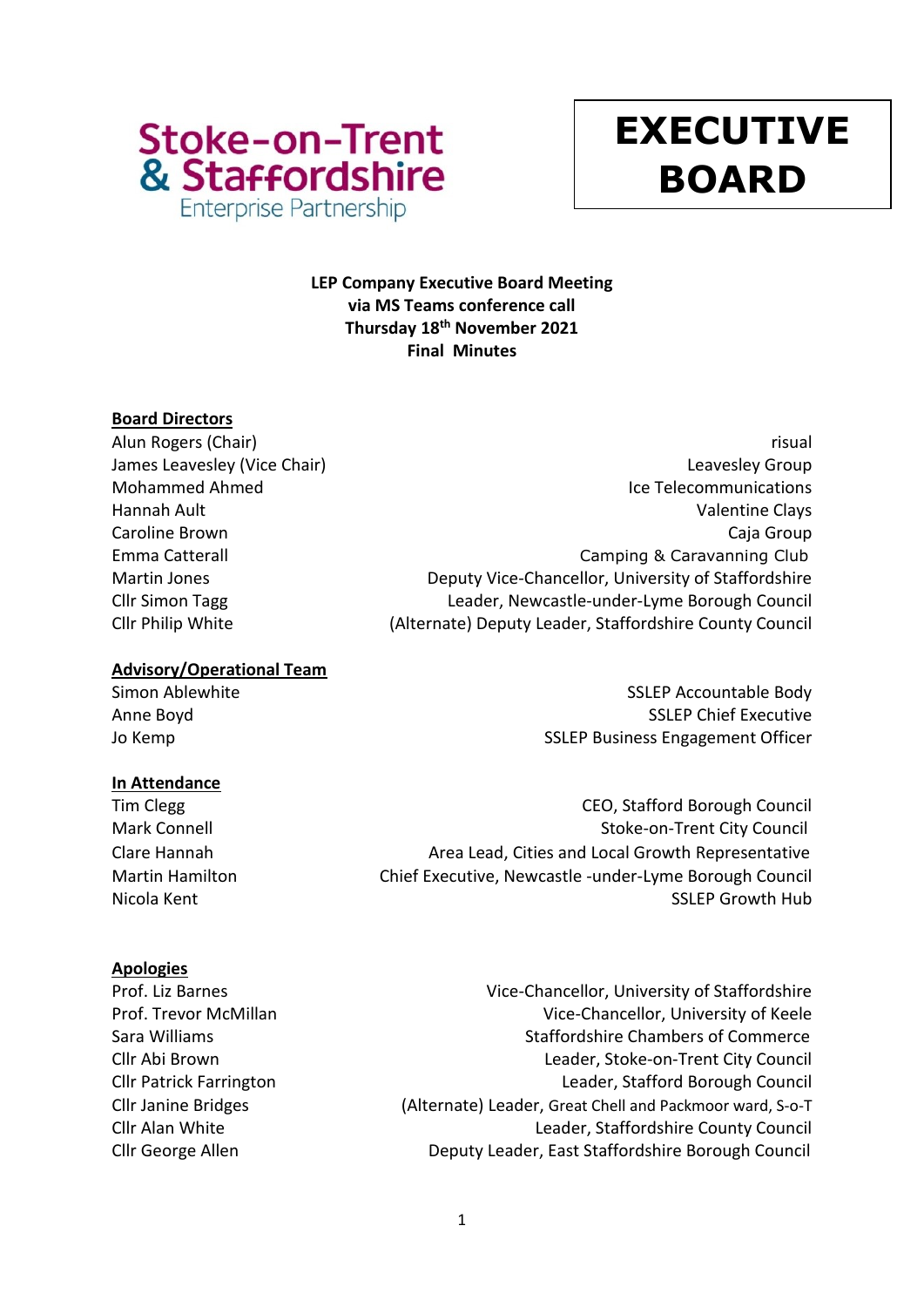#### **1. Introductions**

The Chair welcomed everyone to the meeting.

**SA** confirmed that the meeting was quorate.

#### **2. Apologies**

These were noted, as above.

# **3. Declarations of Interest**

None.

# **4. Notes of the previous meeting and matters arising**

Minutes were agreed as an accurate record.

#### **5. Chair's Update and Delegated Decisions**

- Tim Pile has stepped down as GBSLEP Chair & his replacement starts soon. Tim was also the West Midlands LEP Chairs Chair. A new WMLEP Chair will be agreed, by Chairs, not CEOs, at the next meeting.
- Thanks were expressed to Trevor & Keele for Zoe Robinson's Carbon Literacy event. It was a motivational way of encouraging businesses to keep global warming down to 1.5 degrees.
- ASOS have invested heavily in Lichfield. Chair & CEO attended the official opening event in early November. Investment is approx. £30m, with a ROI expected in 2 years.
- Staffordshire University Innovation EZ Expo was attended, which highlighted partners creating incubation space; this one in the middle of the campus.
- The Growth Hub Steering Group is making good progress, providing data driven metrics.
- Paul Farmer (former Board member) has leveraged post-Covid capital for Wade Ceramics from MEIF. An interesting factory tour was received.

# **6. CEO's update**

**AB** advised that she her first CEO report was submitted to the Board, as a pre-Board paper.

- Susan Nutter has been employed on a temporary basis to offer flexibility to the team as an administrative resource.
- A risk needs adding about the agility of LEP support staff to leave, as all are on short term contracts.

Questions or comments were invited. None were forthcoming.

#### **7. Cannock Regeneration**

**Tim Clegg** supplied the excellent news, that since the last Board meeting, Cannock DC have received £20m under Levelling-Up.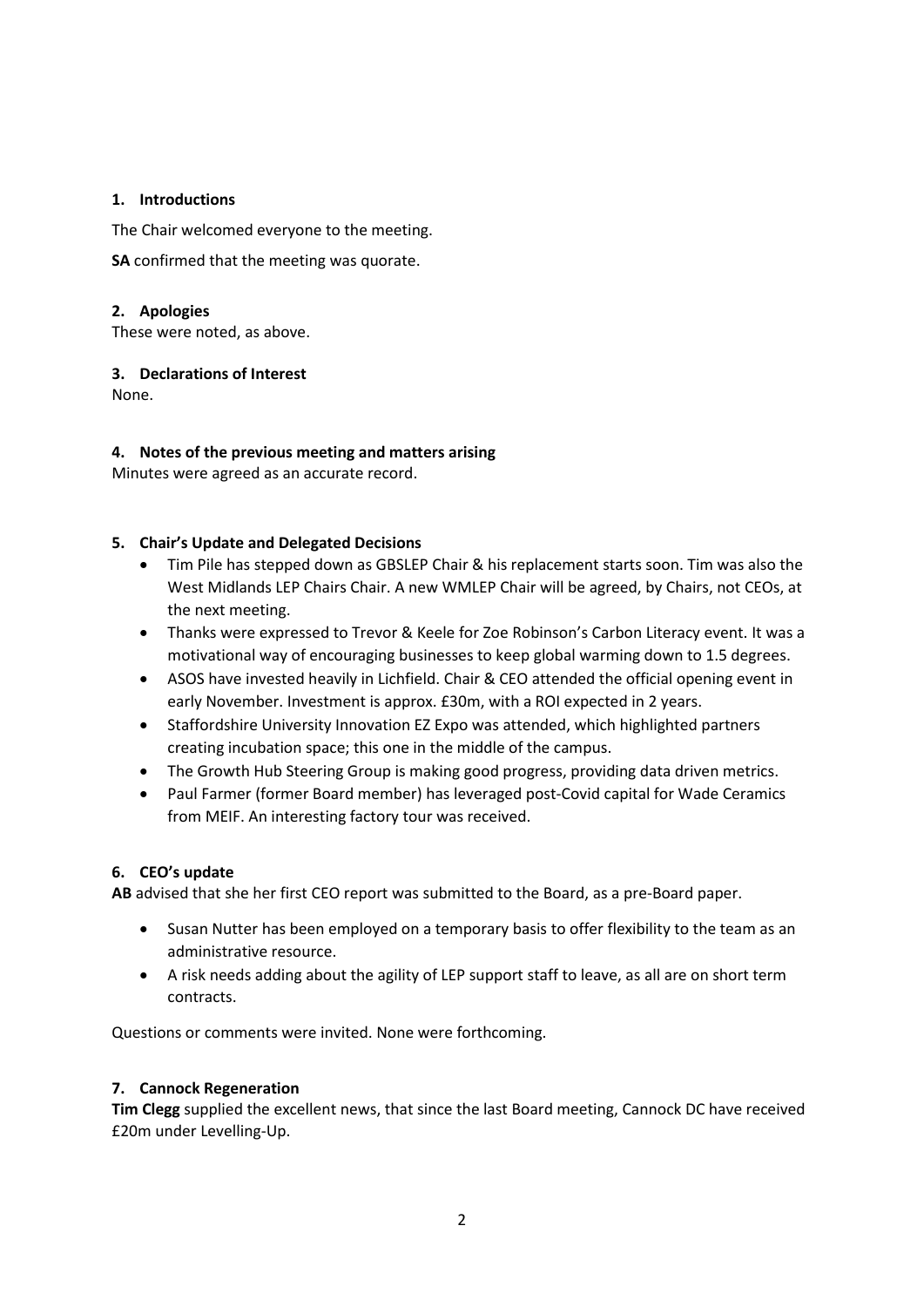The focus is to regenerate Cannock town centre by demolishing the concrete carpark, enhancing The Prince of Wales theatre & the creation of a two-screen cinema.

They are engaging with the public to establish what they wish to see in respect of leisure, culture & accessibility. i.e. what to keep; what to remove. Their website has an interactive set up with artists impressions – the hope is that local people will own it & make decisions for their own town centre.

Cannock DC are also contacting partners in the County Council & NHS to suggest to co-location of services to create an even better offer for the town.

Once paperwork goes back to Government next week, they will have formal plans, with tight timescales. Thereafter they can further advise the LEP Board on specifics.

**AR** added that he had visited recently. The McArthur Glen outlet village is a good development & is hoping to spread its reach.

**TC** expressed thanks to LEP Board personnel who have supported the DC with this bid.

#### **8. SITREP & Busines Survey**

**AR** welcomed **Richard Jeffrey** of the Growth Company, who have considerable SITREP experience in the Greater Manchester area.

**RJ** shared slides & advised that they are excited to be working with SSLEP. They are a social enterprise who help businesses deliver potential. The project purpose was laid out.

- To identify local needs/barriers/challenges to consequently inform investment and service/support provision
- Strategy and policy
- As an evidence base to secure investment
- As an opportunity to develop closer relationships with business so that they feel heard
- To add value to the wider local partnership by the provision of regular, local contextualised insight that reflects the voice of business in the context of government stats

# **To include:**

- Add-value to existing sources
- Combine business voice with stats to provide 'complete' SITREP
- Demonstrate engagement across entire patch
- Fit strategically with SCC new observatory
- Be a medium-term commitment (not a one-off)

From experience this will inform on strategy & help decisions to be made quickly thus providing a common understanding of the locality. They have worked with Government departments, discovering that real time data helps with key drivers & bringing in additional investment.

An overview of their approach was supplied;

- to supply economic research,
- labour market intelligence,
- engage with stakeholders.
- challenges, resilience, confidence, looking forward, investments are all to be agreed & finalised, but these are broad areas.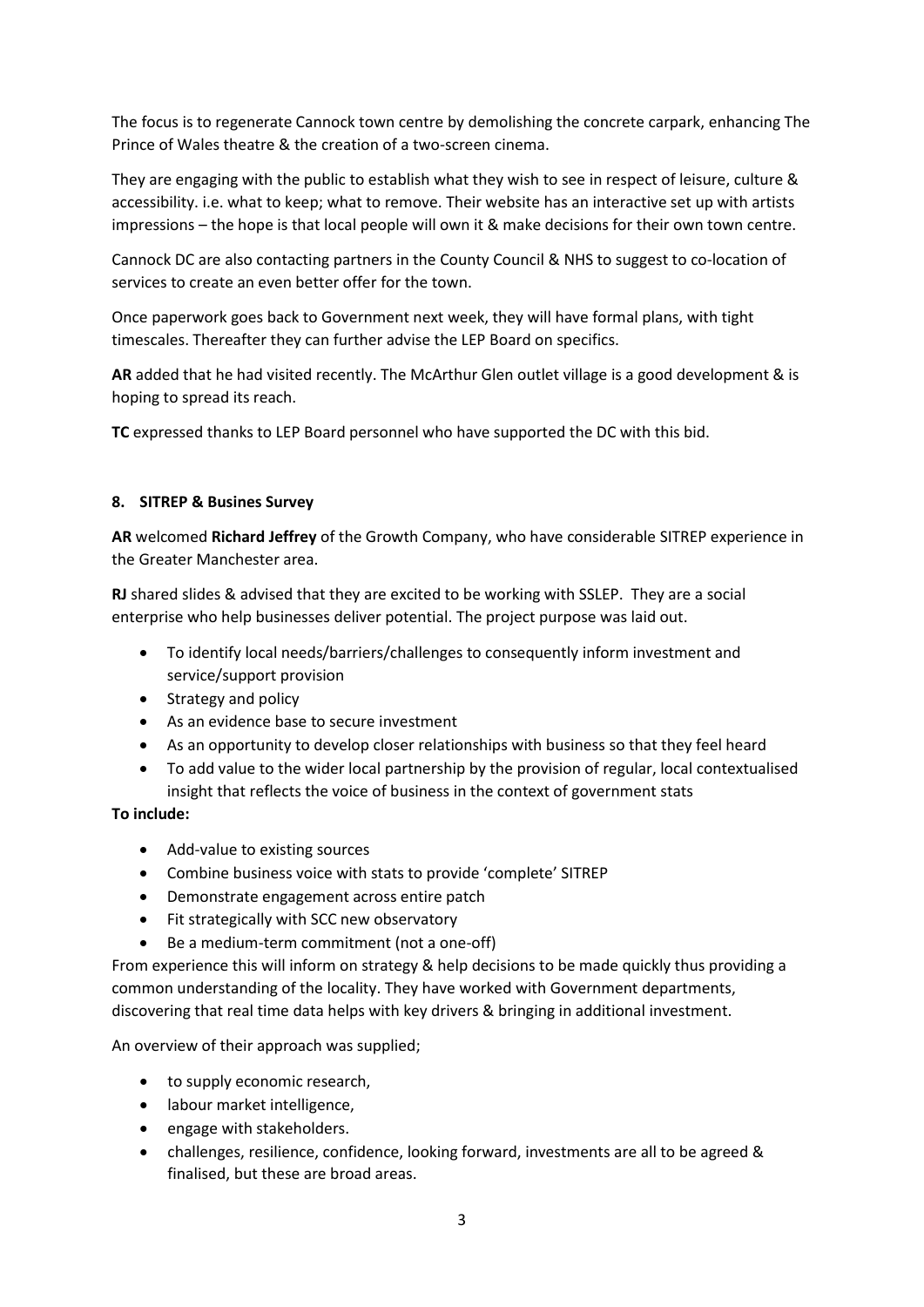- accessing advice, identifying skills gap, redundancy risks, the global economy, future support, then to keep in touch.
- dissemination is key we need to show that we're listening, that we care & will act on input.
- this should have national traction as not many places are looking into such depth of detail. Promotion is also important, so publishing dates require consideration.

A good first session was held with stakeholders identified by us earlier this week. They are now developing a set of survey questions & ask for input. Dissemination of information as gathered & ongoing will be reported to our partners.

**MJ** confirmed that he had been part of the conversations earlier in the week. The link between supply chain dynamics around Brexit & skills specific to supply chains will be interesting. He is eager to see this data.

**AR** added that this work will give us a much better insight into the current economy, as the last information was obtained for the LIS development & is approx. 4 years old.

# **9. Delegated Project sub-group update**

**JL** advised that there are two red flag projects - **Blue All 20 SI** 

has seen a proposed change of access from a roundabout to traffic lights, which will then allow the development of a commercial & housing site. A commitment had been made to the S278 agreement, but costs have risen, hence the proposed change.

The delegated sub-group met & gave the developer additional time to finalise the proposal & they came back quickly; this has now been handed to Hatch for assessment. The change of plans has caused serious delays, but the area needs both housing & jobs, therefore we would still like to fund it. Once recommendations are received back from Hatch the sub-group will reconvene.

- time has slipped, but the fundamental principles of intention remains the same. Outcomes won't be delivered by 03/22, but the project should be capable of delivering. Hopefully SA can manage the expenditure requirements to enable funding to happen under government terms.

**AR** expressed his support to achieve the outcomes on this project.

#### **10. A&F Committee**

**MA** confirmed that there is no significant change to the risk register since last month. are being looked at closely, per the delegated sub-groups report.

DHN – the Board need to see the scheme, so we have asked for a Board visit & he will ensure we are updated on this request.

ESIF Committee - **AB** has chased personnel with a view to reports being produced & supplied. MA will send these to Board once received.

A GPF loan securities decision is needed. Previously the parent company had been used to guarantee security. There is a problem with the London House development if the company cannot repay the loan. A few suggestions have been received from Staffordshire CC's legal Officer, Sophie McFie-Hyland; one is a security bond, but this slows the process down & may be off-putting. Therefore, the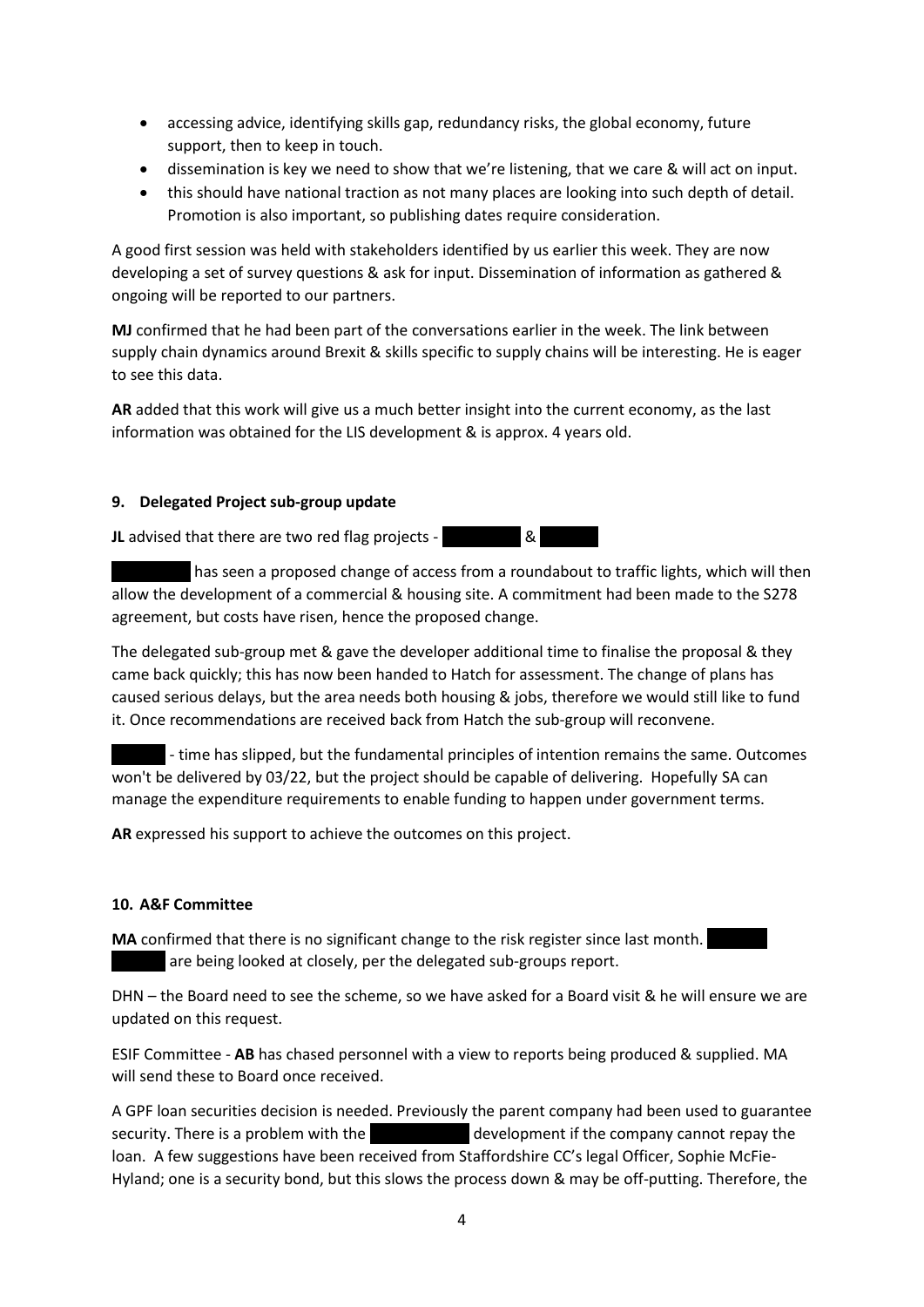alternative suggestion of a Legal Mortgage Charge as the security option is the preferred method. Moving forward all contracts under GPF should have this. This is our ask.

**JL** provided the history that this is the second loan for this company. The first was paid back & then they moved onto build this student accommodation. However, repayments failed & we may have to wait as the chain of creditors gets paid off.

**AR** asked for the vote or objections. Carried.

**AR** invited AB to update on the LEP budget - Government has announced that we have funding to the FYE. A letter from Government was received thanking LEPs for their cooperation. Match funding is needed from Staffordshire CC & Staffordshire Chambers, but it gives us security until the FYE.

**AR** asked CH if there's any news on Levelling up/LEP review. **CH** advised that they have been told that information should be available by the end of 2021, but she suspects it may slip into the New Year.

# **11. Forward Plan**

Items as shown on the Agenda are:-

- DHN update
- Assurance Framework updates
- Emerging plans incorporating Covid Recovery; International Trade; Future Workforce; Growing Businesses; Innovation; Place - post LEP review.
- Future High Streets Fund & Towns Fund needed updates
- Transforming Cities Fund
- Midlands Engine/Midlands Connect updates

AB requested that Board members supply anything which they want to add as specifics, albeit things may change by the first meeting of 2022. Any ideas or thoughts for future agendas are welcomed.

#### **12. AOB**

**JL** – asked for a consideration from public sector colleague's re: pre-application planning. This has been shelved & this could cause a backlog. Can this be investigated please? It will slow down applications & ones with minor issues would benefit from pre-application.

**TC** agreed that this is an issue across all LAs but is a temporary measure. There has been an increase in Stafford by ⅓ for home extensions, often poorly put together & this has slowed the system. Plus, there is a shortage of planning officers. However, things are improving & once the backlog is cleared, we will look to reintroduce pre-application planning.

**PC** - agreed with TC's points, but from the City, PPA (Planning Performance Agreement) helps progress applications. Record levels of applications are coming forward. The health service & private sector are employing people with pay rises, so the public sector is losing staff to these areas.

**CH** added that if this matter has not been raised externally already, please pass to her & she will ensure it reaches the people who can help & support.